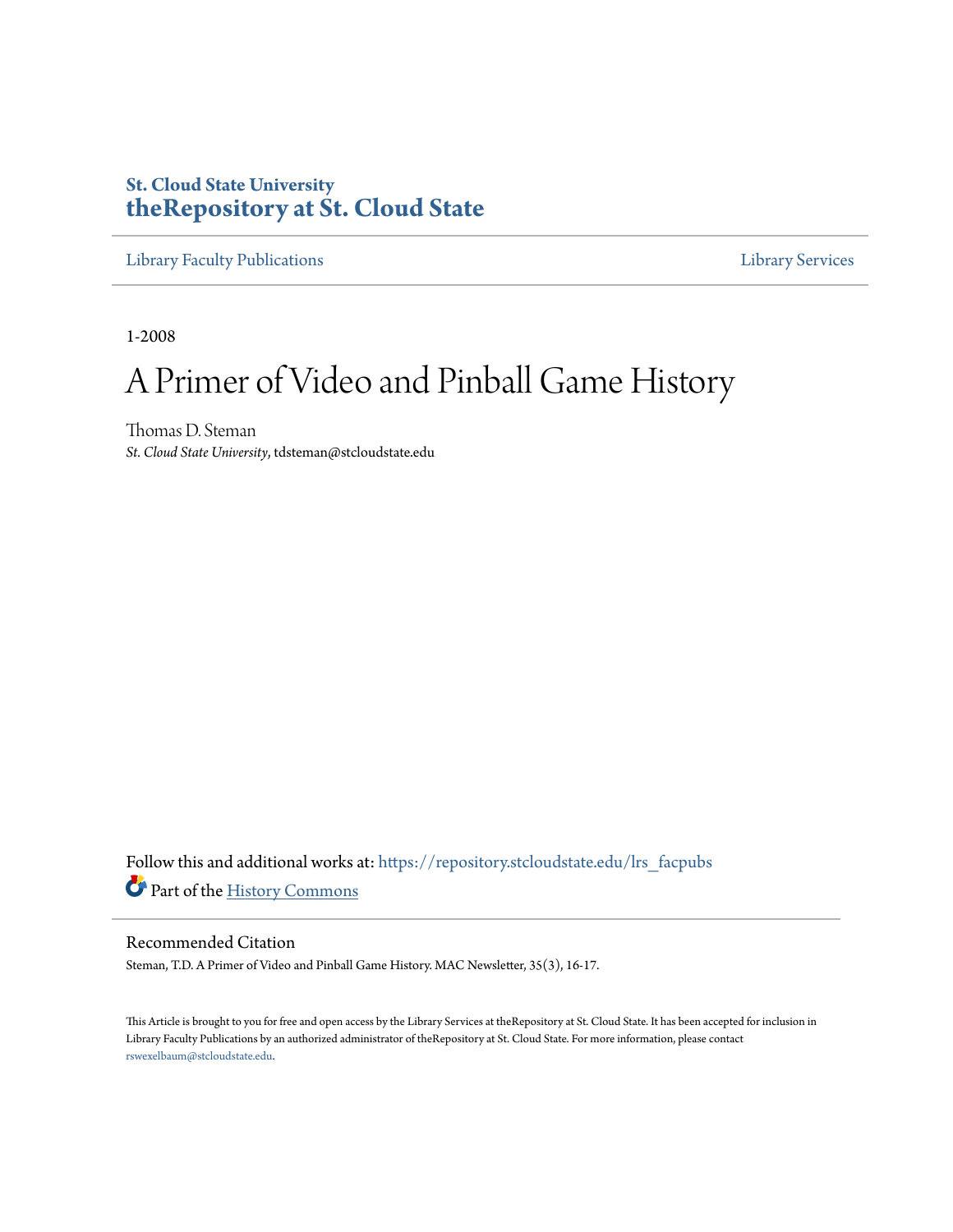#### **A Primer of Video and Pinball Game History**

Pinball games have been a part of American culture since 1931, when the *Baffle Ball* pinball game was introduced during the Great Depression. Video games such as *Pong*, *Space Invaders*, *Donkey Kong*, and *Pac-Man* emerged in arcades and homes during the late 1970s and early 1980s, and their popularity continues today, in the more complex forms of systems like Wii and games like the *Guitar Hero* series. The story of video and pinball games is far reaching, so this history focuses on Internet resources documenting coin-operated ("coinop") arcade and pinball games and home video game systems, while also discussing efforts aimed at preserving the gaming legacy.

#### **Introduction to Gaming History**

A good Web-based introduction to gamin history is the companion Web site for the 2004 PBS documentary *The Video Game Revolution*, http://www.pbs.org/kcts/videogamerevolution/. This resource contains an interactive timeline of the evolution of home and coin-op arcade games, a look into how games are created, interviews with game designers, and a variety of downloads and trivia quizzes. My favorite section lists "cheats" for several Atari 2600 games, including classics such as *Combat*, *Decathlon*, and *Raiders of the Lost Ark*.

## **Pinball and Coin-Op Games**

Interested in learning more about that *Amazing Spider-Man* pinball machine that your uncle had in his basement in the 1980s or the *Star Wars* coin-op you pumped quarters into at the video arcade with your pals when you were a kid? Two excellent Internet resources for researching arcade games are the *Internet Pinball Machine Database*, http://www.ipdb.org/, and *Arcade History*, http:/www.arcade-history.com/, which both contain searchable on-line databases. By conducting a keyword search of the title of the pinball machine or coin-op game, or by running an advanced search to retrieve more precise results, one can discover an abundance of information about a game, including the creator, manufacturer, and number of units produced. Searches on these sites also retrieve images of the coin-op or pinball machine itself, including the playing field and side art, tips and tricks for achieving higher scores, and information about home video versions of some games.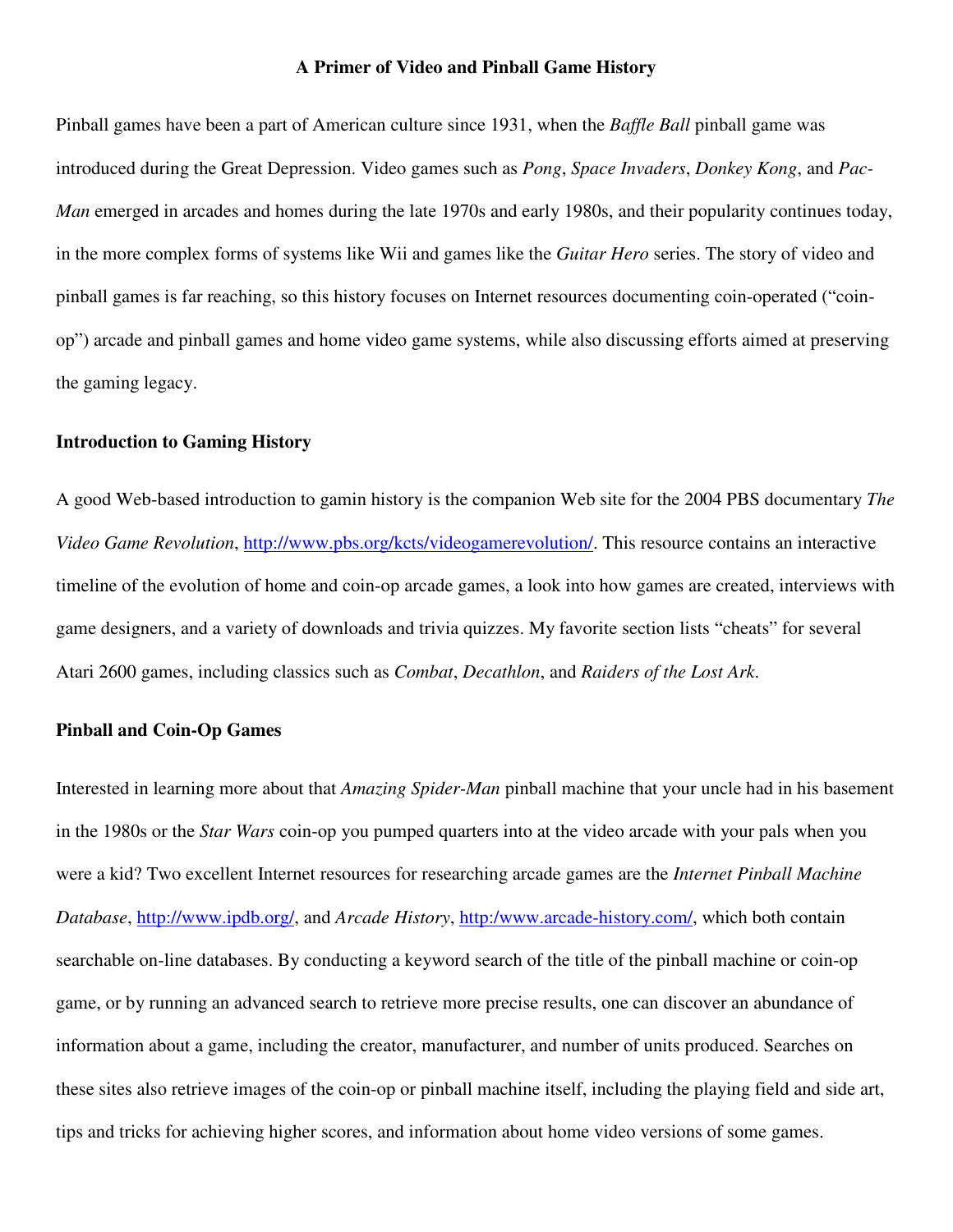There are also Web sites dedicated to specific genres of arcade games, such as laser disc games. Remember *Dragon's Lair*? Released in 1983, *Dragon's Lair* was unlike anything that had ever previously appeared in an arcade. The *Dragon's Lair Project*, http://www.dragons-lair-project.com, not only documents this game, but also other laser disc games such as *Fire Fox* and *Space Ace*. The site includes screen shots, art, audio, spin-off merchandise, and technical information about these games, along with storyboards for a possible *Dragon's Lair* movie.

#### **Home Video Games**

The success of coin-op video and pinball games in arcades made the development of home video game systems inevitable. The first home video game system, Magnavox's Odyssey, appeared in 1972. Despite a television commercial featuring Frank Sinatra, the Odyssey home video game system was not very successful. However, the Atari Video Computer System (VCS), better known as the Atari 2600, emerged as an extremely popular system in the gaming community upon its release in 1977. Among the several excellent Web sites dedicated to Atari, AtariAge, http://www.atariage.com, stands out. It not only features the classic 2600, but its successors: the 5200, the 7800, the Lynx, and the Jaguar. I felt like a kid again while perusing the scanned packaging, cartridges, and instruction manuals. The Web site also includes links and tutorials for Atari emulators, the software that will run the classic games on contemporary computers or gaming consoles.

#### **Copyright Controversy**

Because emulators allow users to play older video games on personal computers or other game consoles that they were never intended to run on, copyright is a hot topic in the gaming community. The Internet has not only made the exchange of scanned images and digitized music from classic games possible (as evidenced by the previously mentioned Web sites), but the distribution of emulators and emulated games also has become very easy. Proponents of emulators argue that the practice allows the widespread enjoyment and preservation of obscure games that are no longer readily available, but many video game companies, such as Nintendo (http://www.nintendo.com/corp/legal.jsp) are working to protect their intellectual property rights by actively discouraging the use of emulators or unauthorized versions of their games. The emulation issue is certainly